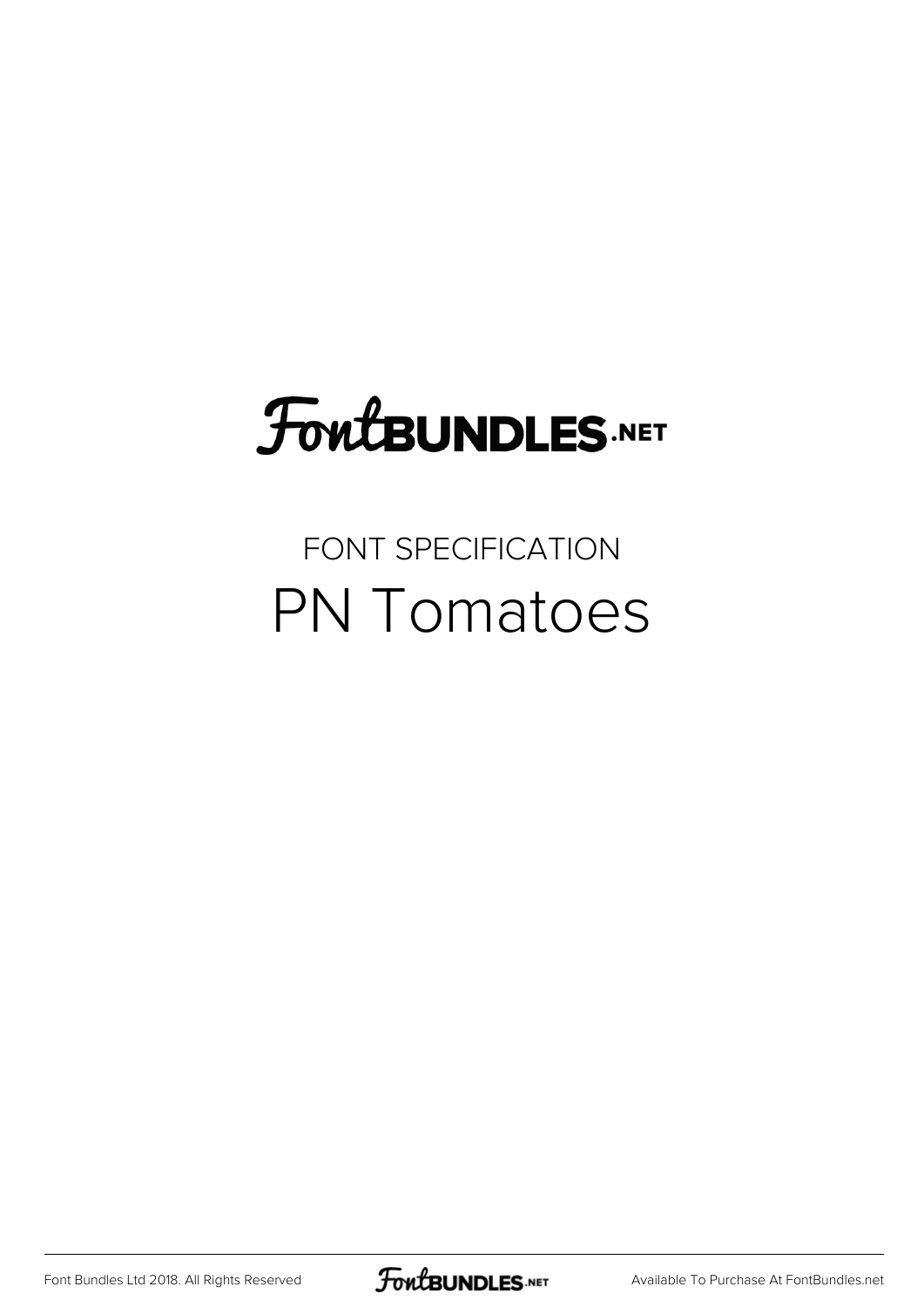#### PN Tomatoes - Regular

**Uppercase Characters** 

## ABCDEFGHIJKLMNOPQR STUVWXYZ

Lowercase Characters

### **abcdefghijkImnoparst** UVWXYZ

**Numbers** 

#### 0123456789

Punctuation and Symbols

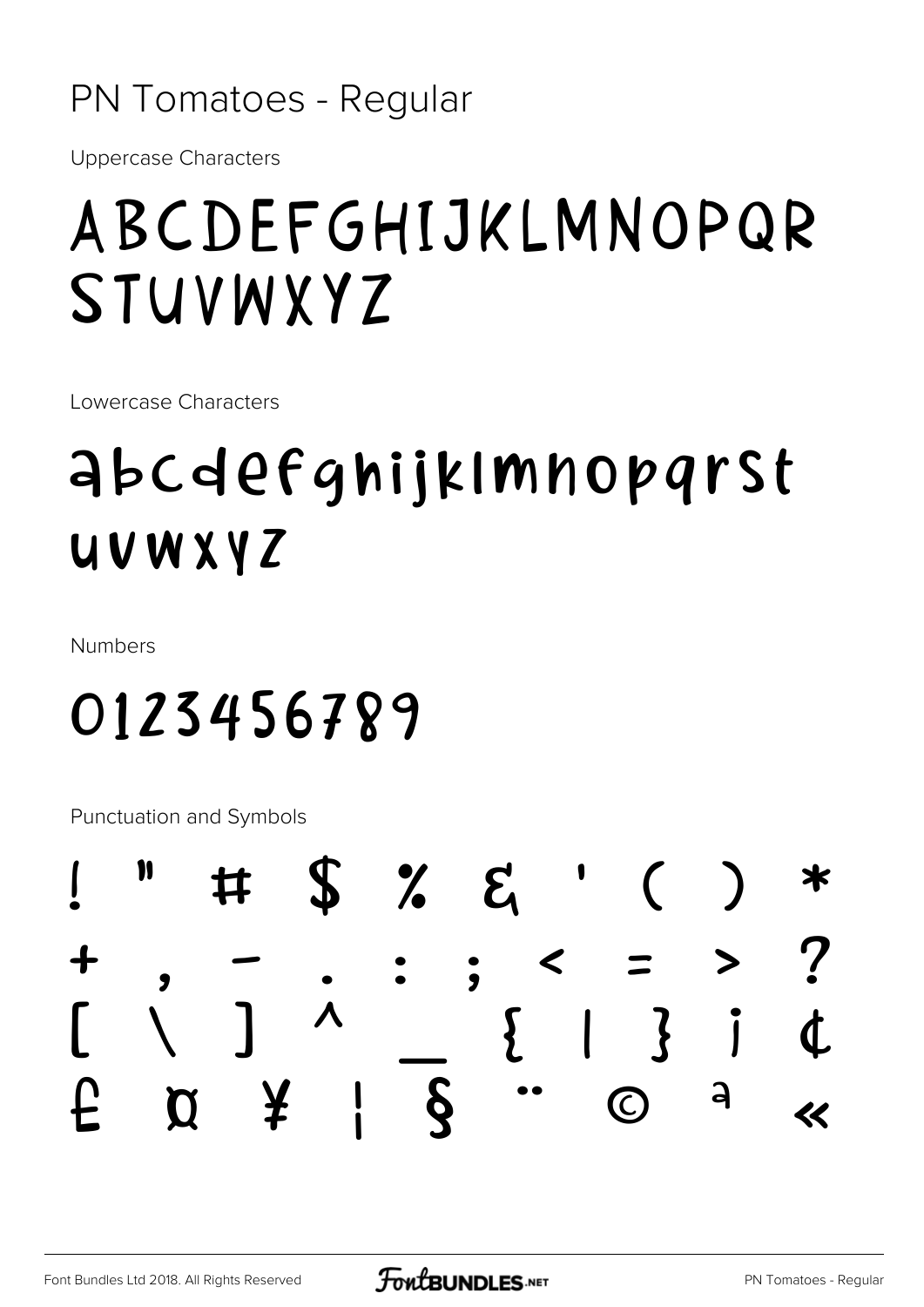|                  |  |                    |                        |             |                     |              | $\frac{1}{4}$            | $\frac{1}{2}$ |   |  |  |  |
|------------------|--|--------------------|------------------------|-------------|---------------------|--------------|--------------------------|---------------|---|--|--|--|
| All Other Glyphs |  |                    |                        |             |                     |              |                          |               |   |  |  |  |
|                  |  |                    | $\hat{\mathsf{A}}$     |             |                     |              | ÃÄÅÆÇÈ                   |               |   |  |  |  |
|                  |  | $\hat{\mathsf{E}}$ |                        |             |                     |              | Ë I Í Î Ï                | Đ             | Ñ |  |  |  |
|                  |  |                    | $\boldsymbol{\hat{O}}$ | $\tilde{O}$ | $\ddot{\mathrm{O}}$ | $\mathbf{X}$ | $\boldsymbol{\emptyset}$ |               |   |  |  |  |
|                  |  |                    | Û Ü Ý Þ ß à á â ã      |             |                     |              |                          |               |   |  |  |  |
|                  |  |                    | äåæçèéêëi              |             |                     |              |                          |               |   |  |  |  |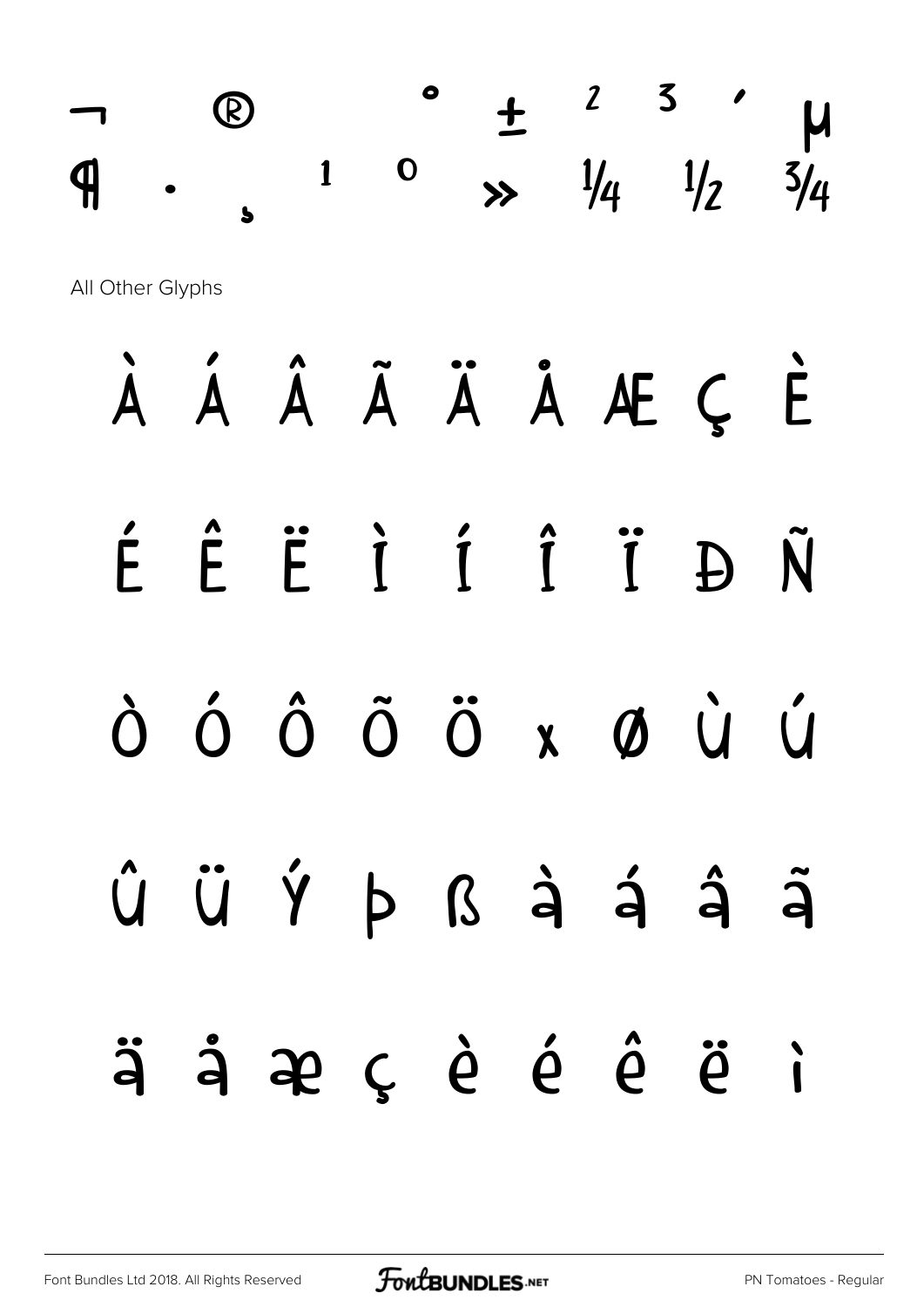|  | í î ï j ñ ò ó ô õ                                                                               |  |  |  |
|--|-------------------------------------------------------------------------------------------------|--|--|--|
|  | $\ddot{o}$ $\div$ $\phi$ $\dot{u}$ $\acute{u}$ $\ddot{u}$ $\ddot{u}$ $\acute{v}$ $\phi$         |  |  |  |
|  | ŸĂĂĄĄĆĆČ                                                                                        |  |  |  |
|  | D'4 D'4 E Q E Q I                                                                               |  |  |  |
|  | LILPLINN                                                                                        |  |  |  |
|  | ř Ő Ő Œ œ Ŕ ŕ Ř ř                                                                               |  |  |  |
|  | $\acute{S}$ $\acute{S}$ $\acute{S}$ $\acute{S}$ $\acute{S}$ $\acute{S}$ $\acute{I}$ $\acute{I}$ |  |  |  |